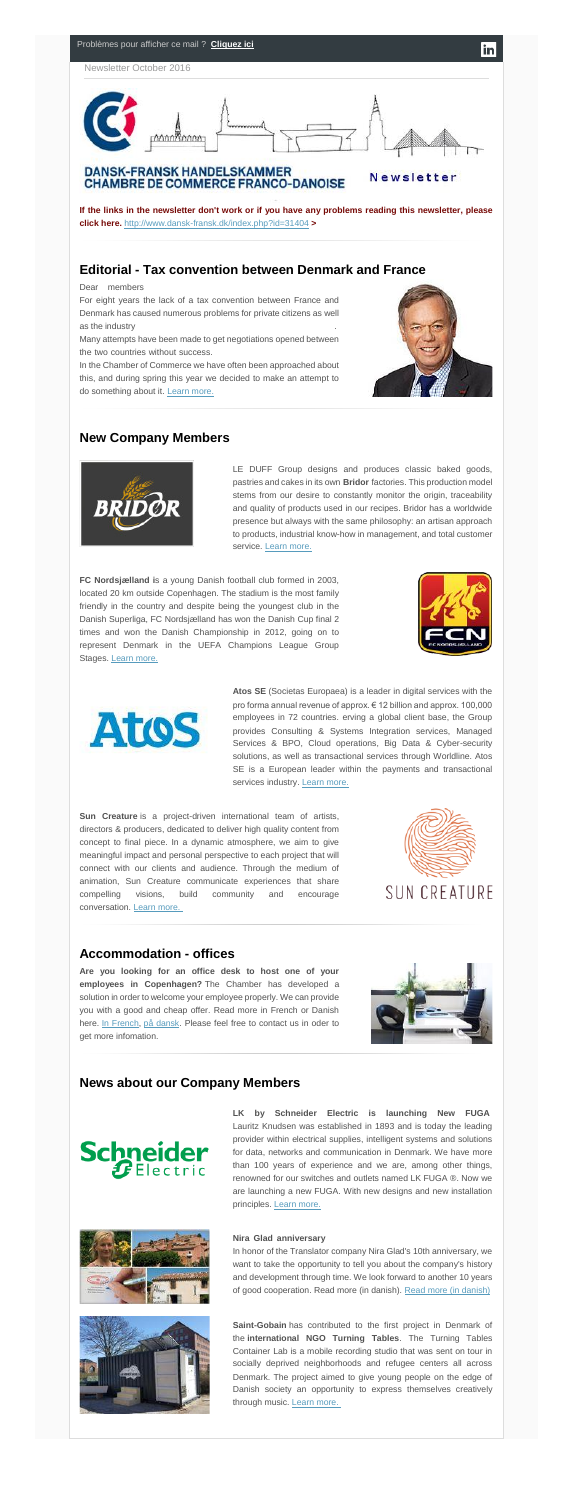













As a member of the Danish-French Chamber of Commerce Ladegourdie Vinimport is happy **to offer your company a FREE introduction in how to select wines targeting your brand's taste.**

Organised by Reed Expositions from 29 November to 2 December at Eurexpo Lyon, Pollutec 2016, the leading trade show for the environment and energy markets will bring together 2,500 exhibitors and 60,000 visitors from all over the world.

Book a meeting now and get a B2B advantage price on this year's Crtistmas wines. …………………………………………………………

[Learn more.](http://www.dansk-fransk.dk/single-news/n/ladegourdie-vinimport/)

#### **Promosalons - About Pollutec 2016**………………………………

[Learn more.](http://www.dansk-fransk.dk/dk/single-news-dk/n/promosalons-about-pollutec-2016-1/)

The French Institute in Denmark, a partner of the Franco-Danish Chamber of Commerce, is pleased to announce the launch of **the**  social network France Alumni.

The international website already gathers 34 800 alumni from all over the world.Companies can sign up as partners to this Danish platform for free.

The Danes' renewed interest for quality drinks boosts **Pernod Ricard Denmark's results**. The world's leading spirits company in the premium segment, **Pernod Ricard enjoys a successful time in Denmark.** Last year, the French group had a turnover of over 100 million. kr on its internationally recognized spirits and champagne on the Danish market. The increase is partly due to the Danish penchant for drinking cocktails mainly out of home and dark spirits mainly at home.

[Learn more.](http://www.dansk-fransk.dk/single-news/n/the-renewed-interest-by-danes-for-quality-drinks-boosts-pernod-ricard-denmark-results/)

Brexit will likely profoundly affect trademark and designs practice in Europe. We have already amended our recommendations regarding trademark agreements (what is "the European Union", and do you really want the law of England and Wales to govern the agreement?). We also expect that EUTM oppositions, which are based on UK rights only, might be suspended in the near future. Here are our first thoughts. [Learn more.](http://njordlaw.com/brexit-first-thoughts-concerning-trademark-designs/)

**Simone Pérèle** is pleased to invite you to their SALES OUTLET on Friday 4th November 2016 and Monday 7th November 2016 from 10:00-16:00 both days. The outlet takes place at Simone Perélè's premises, only a 10 minutes walk from Herlev Station. Address: Lyskær 1,1.sal 2730 Herlev. You will find a lot our high quality and beautiful bras (sizes A-H) and a large range of panties at good prices.

[Learn more.](http://www.dansk-fransk.dk/fileadmin/template/danemark/docs/Warehouse_outlet_November_2016.pdf)

**Sales Administrative Assistant for the Scandinavian area**. One of our customers is looking for a **Sales Administrative Assistant** for the Scandinavian area.

If you know someone who could be interested in this job offer, then please feel free to spread the word.

You are rigorous, responsive and have excellent communication and relationship skills. You are fluent in Danish and French. The position is located in the Paris region. [Learn more.](http://www.dansk-fransk.dk/index.php?id=31476)



[Learn more](http://www.dansk-fransk.dk/single-news/n/the-social-network-france-alumni/)

Total Nordic, with head office in Copenhagen, is part of TOTAL - the global international energy group - and has been a significant player in the Nordics for the last 30 years offering a full range of customized services and advanced product solutions through its four affiliates in the main business activities: lubricants for automotive and industry, aviation (in the airport of Copenhagen), bitumen and special fluids [Learn more.](http://www.dansk-fransk.dk/index.php?id=31635)

As a result of a strong positive revolution and growth, and after 10 years in the same premises on Gothersgade 49, The French bank **BNP Paribas moved to new offices** in the newly constructed building Turbinehuset, located in Adelgade in Copenhagen. Here they will continue their successful business in Corporate and Institutional Banking. [Learn more.](http://www.dansk-fransk.dk/index.php?id=8336&no_cache=1&tx_news_pi1%5Bcontroller%5D=News&tx_news_pi1%5Baction%5D=detail&tx_news_pi1%5Bnews_preview%5D=46136)

Camille FABRE has been appointedSustainable Habitat Director for the Nordic & Baltic General Delegation, effective September 1st . In this newly created position, among other things she will be in charge of representing Saint-Gobain towards customers and large stakeholders to engage on sustainable construction and of implementing the Group'senvironmental and sustainability policies. [Learn more.](http://www.dansk-fransk.dk/index.php?id=31569)

#### **Njord Law Firm - Brexit, first thoughts concerning trademark and designs.** ……………………………………………………………

### **Information - New EU legislation concerning Data Protection**

**New EU legislation concerning Data Protection passed will introduce new obligations and higher sanctions, which calls for higher demands to compliance.**

Even though the law (GDPR) will not come into force until May 2018, it is recommended that EU companies and non-EU companies providing services and goods to individuals in the EU start focusing on the impact on the GDPR. [Learn more.](http://www.dansk-fransk.dk/index.php?id=31714)

### **Job vacancies**

#### **Supply Chain Optimizer, Copenhagen**……………………………………………………………………………

### **Nominations**



#### **Camille Fabre new Sustainability Director at Saint-Gobain.**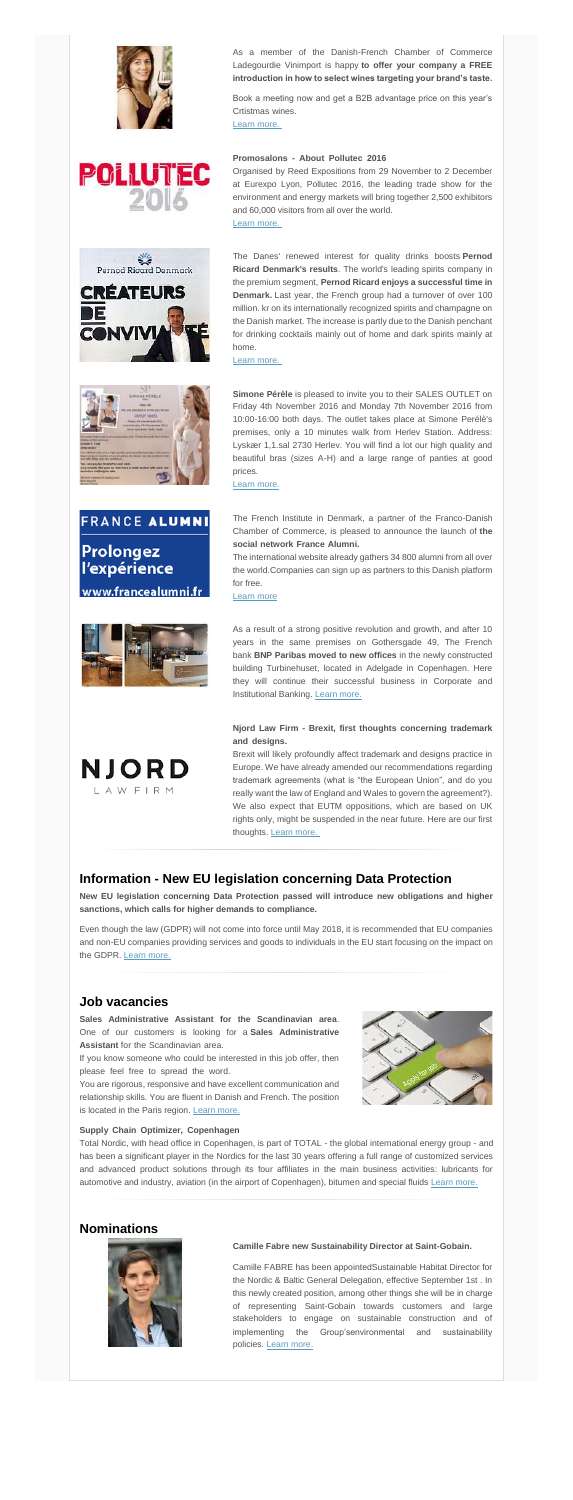

**Kim Meurs Gerken** has been appointed as the new **Secretary General of the Chamber of Commerce**.

We are very pleased to welcome Kim, who is both Francophone and Francophile, and works for Koch/Christensen Law Firm.

Kim will take over the tasks left vacant since the death of his father, our dear Rolf Meurs Gerken.

#### **Meeting room rental**

In partnership with Air France, the Danish-French Chamber of Commerce offers our members and non-member companies **to rent a conference room in the center of Copenhagen**. The meeting room is located at Vesterport Station - approx. a 3-minutes walk from the Central Station, and 5 minutes from the Town Hall Square. The room is an ideal place to work with a capacity for ten people. The Chamber of Commerce offers rental for a half or full day at extremely competitive rates. [Learn more.](http://www.dansk-fransk.dk/services-aux-entreprises/location-salle-de-reunion/)



#### **Upcoming event**



Please find more information and pictures here. [En francais.](http://www.dansk-fransk.dk/index.php?id=31542&L=0) På [dansk.](http://www.dansk-fransk.dk/index.php?id=31542&L=15)

**The Chamber of Commerce and BusinessFrance** are pleased to invite you to a special event on the topic **"The VIE International Internship Program"**.

This will take place at the French Embassy on November 14th.

[Learn more.](http://www.dansk-fransk.dk/actualite/evenements/vue-detail/d/the-vie-international-internship-program-at-the-french-embassy/)



The Danish-French Chamber of Commerce is pleased to invite you to our next after-work **"Christmas After-work - Lillet - Tire-Bouchon"**, sponsored by Pernod Ricard, member of the Chamber. The after-work will take place on Thursday, December 8th, from 17.00 to 20:00 at Tire Bouchon.

[Learn more.](http://www.dansk-fransk.dk/actualite/evenements/vue-detail/d/christmas-after-work-lillet-tire-bouchon/)

#### **Previous Events**

On September 14, the Chamber organized an exceptional visit at the cruise ship MSC Opera. 40 members were present. After a presentation from **Lars Funding, CEO of MSC Scandinavia Holding,** the 40 members visited the boat and enjoyed a lunch.

For the 4th consecutive year, the Chamber has organized **the French Newcomers Day** in the beginning of September. Around 70 newcomers enjoyed the sunny day. After the introduction of the French ambassador and the presentation of the associations, the participants ate together and visited the city by foot and by boat. More information and pictures here, [en francais,](http://www.dansk-fransk.dk/index.php?id=31025&L=0) [på dansk.](http://www.dansk-fransk.dk/index.php?id=31025&L=15)





- Le Relais Monceau. A 4-star hotel in the heart of Paris 8 <http://www.relais-monceau.com/fr/>
- Hotel Les Jardins du Luxembourg Charming 3 stars Hotel Paris V [http://www.les-jardins-du](http://www.les-jardins-du-luxembourg.com/fr/)[luxembourg.com/fr/](http://www.les-jardins-du-luxembourg.com/fr/)
- Hotel Prince de Conde Charming 4 stars Hotel- Paris 6 <http://www.prince-de-conde.com/fr/>
- Hotel Relais Saint Sulpice Charming 4 stars Hotel Paris VI <http://www.relais-saint-sulpice.com/fr/>
- Prince de Conti charming 3 star hotel in Paris 6 Prince Conti <http://www.prince-de-conti.com/fr>

In the end of June, the Chamber organized a conference with**Pierre-Yves Jullien**, former CEO of Hempel which has experienced a stong growth during the 5 previous years. PYJ shared his experience with the members. Before the conference, the members participated in the ordinary General Assembly, and after the Pierre-Yves Jullien presentation the members visited our new premises.



Before the opening match of EURO 2016 between France and Romania, the Chamber of Commerce and FC Nordsjælland organized **a EURO 2016 kick-off event at Farum Park**. We started with a tournament where 12 teams played. After the tournament we had a great dinner in the stadium's restaurant. Watch the video of [the event here.](http://www.dansk-fransk.dk/index.php?id=30196&L=0)

This year, **our annual summer excursion** took place on Saturday May 21st and led us to 'Trolleholm slot' in Sweeden and its park followed by a lunch in the castle's restaurant. 45 members were present and this event was the members' occasion to develop their networks in a friendly atmosphere. Please find more information and pictures here, [en francais,](http://www.dansk-fransk.dk/index.php?id=31545&L=0) [på dansk.](http://www.dansk-fransk.dk/index.php?id=31545&L=15)



### **Privilege Card**



The Chamber of Commerce offers all members a Privilege Card, which allows you to enjoy various benefits and discounts in Copenhagen, Paris and more than 50 other countries.

You will receive your new Privilèges Card 2016 in a few days.

[Click here for more details about the offers.](http://www.dansk-fransk.dk/index.php?id=8332)

#### **New offers for the members:**

This message is for all of you who travels to Paris. Thanks to your Privilege card, you receive a 10% discount on the following hotels: